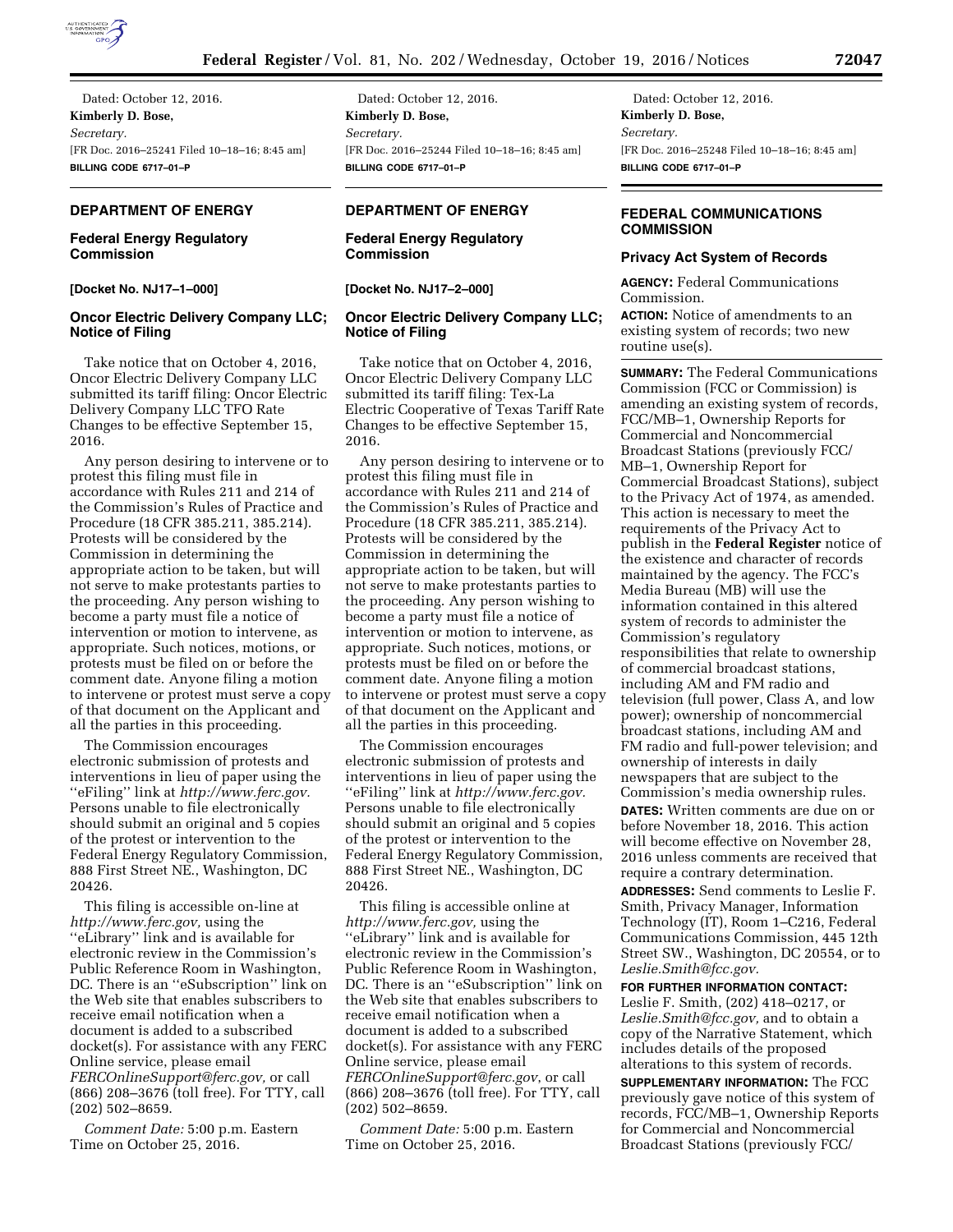MB–1, Ownership Report for Commercial Broadcast Stations), by publication in the **Federal Register** on November 19, 2009 (74 FR 59978). This notice serves to update and amend FCC/ MB–1 as a result of revised requirements that the FCC adopted for reporting certain ownership and/or attributable interests in broadcast stations.

#### **FCC/MB–1**

#### **SYSTEM NAME:**

Ownership Reports for Commercial and Noncommercial Broadcast Stations.

#### **SECURITY CLASSIFICATION:**

The Federal Communications Commission (FCC) Chief Information Officer (CIO) team will provide a security classification to this system based on NIST FIPS 199 standards.

## **SYSTEM LOCATION:**

Media Bureau (MB), Federal Communications Commission (FCC), 445 12th Street SW., Washington, DC 20554.

### **CATEGORIES OF INDIVIDUALS COVERED BY THE SYSTEM:**

The categories of individuals covered by this system include but are not limited to:

(1) Licensees, permittees, and respondents, and other individuals or entities with interests therein that are required to file or have their interests reported on:

(a) FCC Form 2100, Schedule 323, ''Ownership Report for Commercial Broadcast Stations'' (formerly FCC Form 323) pursuant to 47 CFR 73.3615, 73.6026, and 74.797; and/or

(b) FCC Form 2100, Schedule 323–E, ''Ownership Report for Noncommercial Broadcast Stations'' (formerly FCC Form 323–E) pursuant to 47 CFR 73.3615;

(2) Contact individuals reported on: (a) Form 2100, Schedule 323 (formerly Form 323), *e.g.,*  representatives, relating to commercial AM, FM, and television (full power, Class A, and low power) broadcast stations, and/or newspapers that are subject to the Commission's media ownership rules, as required under 47 CFR 73.3555, etc.; and/or

(b) Form 2100, Schedule 323–E (formerly Form 323–E), *e.g.,*  representatives, relating to noncommercial AM, FM, and full-power television broadcast stations;

(3) Individuals with ownership or attributable interests in media companies subject to the Commission's ownership rules or otherwise required to be reported on Form 2100, Schedule 323 (formerly Form 323), and/or Form

2100, Schedule 323–E (formerly Form 323–E); and

(4) Individuals who are married to or related (*i.e.,* parent-child or siblings, etc.) to other individuals who have attributable, reportable, and/or ownership interests and who must either file Form 2100, Schedule 323 (formerly Form 323), or have their interests reported on Form 2100, Schedule 323 (formerly Form 323).

#### **CATEGORIES OF RECORDS IN THE SYSTEM:**

The categories of records in this system include but are not limited to:

(1) Information that is required to be submitted on Form 2100, Schedule 323 (formerly Form 323), and/or Form 2100, Schedule 323–E (formerly Form 323–E), including the ownership or other interests of the licensee/permittee/ respondent, mailing address, telephone number, email address, FCC Registration Number (FRN), Restricted Use FRN (RUFRN), listing type, relationship to licensee/permittee/ respondent/other interest holder, positional interest, joint interest status, Tribal Nation/entity status, marital/ familial relationship, and gender, ethnicity, race, and citizenship, etc.;

(2) All exhibits, organizational charts, correspondence, *i.e.,* letters, etc., supporting documentation, and other materials, etc., which are associated with processing Form 2100, Schedule 323 (formerly Form 323), and Form 2100, Schedule 323–E (formerly Form 323–E) submissions; and

(3) Any other records that are submitted in connection with or created as the result of the filing of Form 2100, Schedule 323 (formerly Form 323), and/ or Form 2100, Schedule 323–E (formerly Form 323–E).

#### **AUTHORITY FOR MAINTENANCE OF THE SYSTEM:**

47 CFR 73.3555, 73.3615, 73.6026, and 74.797.

#### **PURPOSES:**

The information obtained from Form 2100, Schedule 323 (formerly Form 323), and Form 2100, Schedule 323–E (formerly Form 323–E) submissions is kept to administer the Commission's regulatory responsibilities that relate to the ownership of commercial broadcast stations, including AM and FM radio and television (full power, Class A, and low power); ownership of noncommercial broadcast stations, including AM and FM radio and fullpower television; and ownership of interests in daily newspapers that are subject to the Commission's media ownership rules. The Commission uses these records in this system:

(1) To assess the data contained in responses to Form 2100, Schedule 323

(formerly Form 323), and/or Form 2100, Schedule 323–E (formerly Form 323–E), which the Commission uses to evaluate licensees' or permittees' compliance with the Commission's media ownership rules, etc., and other related uses. These forms are filed:

(a) To satisfy the biennial filing requirement (Biennial Ownership Report);

(b) As a validation and resubmission of a previously filed Biennial Ownership Report;

(c) In connection with the transfer of control or assignment of a broadcast station;

(d) By a permittee within 30 days after the grant of a construction permit and on the date that the permittee files its license application;

(e) As a certification of accuracy of the initial or post-consummation Ownership Report filed by the permittee in conjunction with its application for a station license; or

(f) As an amendment of a previously filed Ownership Report.

(2) To undertake studies of minority and female ownership that include but are not limited to: Studies that support the Commission's diversity policy goals and other ownership studies to support its statutory requirement to review the media ownership goals quadrennially to determine whether they are necessary in the public interest as the result of competition.

(3) Any other uses of Form 2100, Schedule 323 (formerly Form 323), and/ or Form 2100, Schedule 323–E (formerly Form 323–E), within the Commission's authority.

#### **ROUTINE USES OF RECORDS MAINTAINED IN THE SYSTEM, INCLUDING CATEGORIES OF USERS AND THE PURPOSES OF SUCH USES:**

In addition to those disclosures generally permitted under 5 U.S.C. 552a(b) of the Privacy Act, all or a portion of the records or information contained in this system may be disclosed to authorized entities, as is determined to be relevant and necessary, outside the FCC as a routine use pursuant to 5 U.S.C. 552a(b)(3) as follows. In each of these cases, the FCC will determine whether disclosure of the records is compatible with the purpose(s) for which the records were collected.

1. Public Access—Under the rules of the Commission, documents filed in MB's Consolidated Database System (CDBS) are publicly available. Form 2100, Schedule 323, and Form 2100, Schedule 323–E—the revised versions of Forms 323 and 323–E, respectively will be implemented in MB's Licensing and Management System (LMS).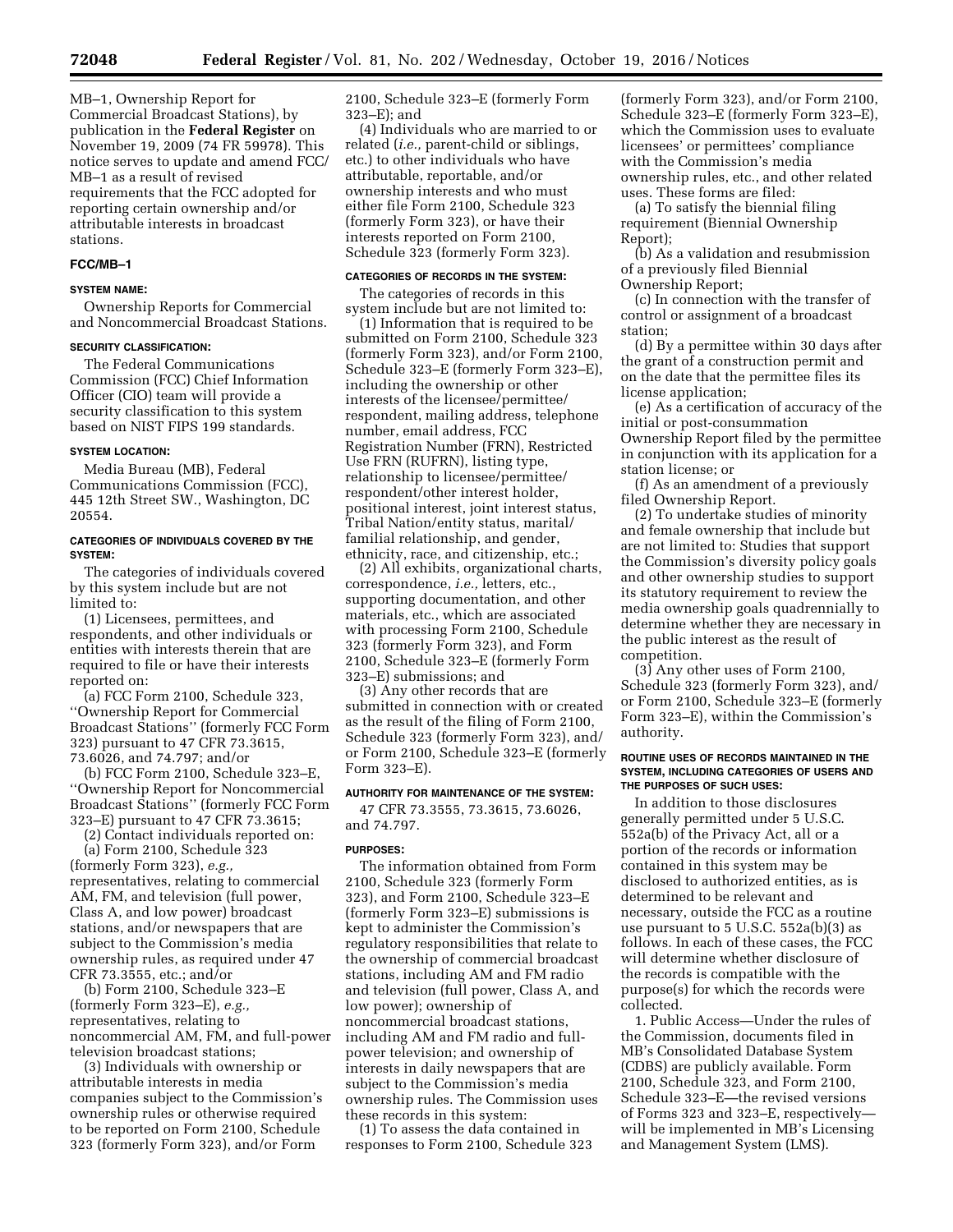Documents filed in LMS are publicly available via the Commission's Web site;

2. Adjudication and Litigation—To the Department of Justice (DOJ), or other administrative body before which the FCC is authorized to appear, when: (a) The FCC or any component thereof; or (b) any employee of the FCC in his or her official capacity; or (c) any employee of the FCC in his or her individual capacity where DOJ or the FCC has agreed to represent the employee; or (d) the United States is a party to litigation or has an interest in such litigation, and the use of such records by the DOJ or the FCC is deemed by the FCC to be relevant and necessary to the litigation;

3. Financial Obligations under the Debt Collection Acts—To other Federal agencies for the purpose of collecting and reporting on delinquent debts as authorized by the Debt Collection Act of 1982 or the Debt Collection Improvement Act of 1996. A record from this system may be disclosed to any Federal, state, or local agency to conduct an authorized computer matching program in compliance with the Privacy Act of 1974, as amended, to identify and locate individuals who are delinquent in their repayment of certain debts owed to the U.S. Government. A record from this system may be used to prepare information on items considered income for taxation purposes to be disclosed to Federal, state, and local governments;

4. Law Enforcement and Investigation—To disclose pertinent information to the appropriate Federal, State, or local agency responsible for investigating, prosecuting, enforcing, or implementing a statute, rule, regulation, or order, where the FCC becomes aware of an indication of a violation or potential violation of a civil or criminal law or regulation;

5. Congressional Inquiries—To provide information to a congressional office from the record of an individual in response to an inquiry made from that congressional office made at the request of that individual;

6. Government-wide Program Management and Oversight—To the National Archives and Records Administration (NARA) for use in its records management inspections; to the Government Accountability Office (GAO) for oversight purposes; to DOJ in order to obtain that department's advice regarding disclosure obligations under the Freedom of Information Act (FOIA); or to the Office of Management and Budget (OMB) in order to obtain that office's advice regarding obligations under the Privacy Act;

7. Breach Notification—To appropriate agencies, entities, and persons when (a) the Commission suspects or has confirmed that the security or confidentiality of information in the system of records has been compromised; (b) the Commission has determined that as a result of the suspected or confirmed compromise there is a risk of harm to economic or property interests, identity theft or fraud, or harm to the security or integrity of this system or other systems or programs (whether maintained by the Commission or another agency or entity) that rely upon the compromised information; and (c) the disclosure made to such agencies, entities, and persons is reasonably necessary to assist in connection with the Commission's efforts to respond to the suspected or confirmed compromise and prevent, minimize, or remedy such harm; and

8. Non-Federal Personnel—To disclose information to contractors performing or working on a contract for the Federal Government.

# **DISCLOSURE TO CONSUMER REPORTING AGENCIES:**

None.

# **POLICIES AND PRACTICES FOR STORING, RETRIEVING, ACCESSING, RETAINING, AND DISPOSING OF RECORDS IN THE SYSTEM:**

## **STORAGE:**

The Broadcast Station Ownership database is the repository for all electronically filed ownership reports and associated information, including exhibits (*e.g.,* organizational charts, appendices, scanned images, and all other supplementary documents and materials, etc.). All Form 323 and Form 323–E filings must be submitted electronically (*e.g.,* paper copy filings are not acceptable). Form 323 and Form 323–E filings are currently submitted via CDBS, at *[https://www.fcc.gov/](https://www.fcc.gov/media/filing-systems-and-databases)  [media/filing-systems-and-databases.](https://www.fcc.gov/media/filing-systems-and-databases)*  Filings on Form 2100, Schedule 323, and Form 2100, Schedule 323–E—the revised versions of Forms 323 and 323– E, respectively—will be submitted electronically via LMS, at *[https://](https://enterpriseefiling.fcc.gov/dataentry/login.html) [enterpriseefiling.fcc.gov/dataentry/](https://enterpriseefiling.fcc.gov/dataentry/login.html) [login.html.](https://enterpriseefiling.fcc.gov/dataentry/login.html)* 

#### **RETRIEVABILITY:**

Information in this system is publicly retrievable. The information may be viewed via the ''Public Access'' Search functionality in CDBS, at *[https://](https://www.fcc.gov/media/filing-systems-and-databases) [www.fcc.gov/media/filing-systems-and](https://www.fcc.gov/media/filing-systems-and-databases)[databases,](https://www.fcc.gov/media/filing-systems-and-databases)* by clicking on the ''Ownership Search'' link. Information may be retrieved by searching electronically using a variety of parameters including the call sign,

facility ID number, service, file number, application type, channel, frequency, community of license city and state, name of the licensee/permittee, or name/address of the person or entity holding the interest reported on Form 323 or Form 323–E. All ownership data can also be downloaded via a set of files that correspond to database tables from the Media Bureau Public CDBS Database Files Web site: *[https://www.fcc.gov/](https://www.fcc.gov/media/radio/cdbs-database-public-files)  [media/radio/cdbs-database-public-files.](https://www.fcc.gov/media/radio/cdbs-database-public-files)*  Information is retrieved internally via database commands by authorized FCC staff and contractors who have been granted permission to access the data. Form 2100, Schedule 323, and Form 2100, Schedule 323–E—the revised versions of Forms 323 and 323–E, respectively—will be implemented in LMS. Information filed in LMS may be viewed via the ''LMS Public Search'' functionality in LMS, at *[https://](https://enterpriseefiling.fcc.gov/dataentry/login.html) [enterpriseefiling.fcc.gov/dataentry/](https://enterpriseefiling.fcc.gov/dataentry/login.html) [login.html.](https://enterpriseefiling.fcc.gov/dataentry/login.html)* LMS Public Database Tables may be downloaded from the LMS Public Database Files Web site: *[https://](https://enterpriseefiling.fcc.gov/dataentry/public/tv/lmsDatabase.html) [enterpriseefiling.fcc.gov/dataentry/](https://enterpriseefiling.fcc.gov/dataentry/public/tv/lmsDatabase.html) [public/tv/lmsDatabase.html.](https://enterpriseefiling.fcc.gov/dataentry/public/tv/lmsDatabase.html)* 

#### **SAFEGUARDS:**

Information in these records and files is available to the public via the FCC Internet portal at: *[https://www.fcc.gov/](https://www.fcc.gov/media/filing-systems-and-databases) [media/filing-systems-and-databases.](https://www.fcc.gov/media/filing-systems-and-databases)*  Access to the ownership records housed in the CDBS and LMS databases is restricted to authorized MB supervisory and staff and IT staff and contractors, who maintain the CDBS and LMS network computer databases. Other FCC staff and contractors may be granted access to this information, only on a ''need-to-know'' basis.

The CDBS and LMS databases are part of the FCC's computer network databases. The FCC's computer network is protected by a comprehensive and dynamic set of IT safety and security protocols and features that are designed to meet all Federal IT privacy standards, including those required by the National Institute of Standards and Technology (NIST) and the Federal Information Security Management Act (FISMA).

#### **RETENTION AND DISPOSAL:**

The information in this system is limited to electronic files, records, and data, which includes:

(1) The information that pertains to current filing requirements; and

(2) the information that pertains to historical records, which is used for archival purposes. The agency records control schedule N1–173–86–2, approved by NARA, authorizes permanent retention of original documents of information reported